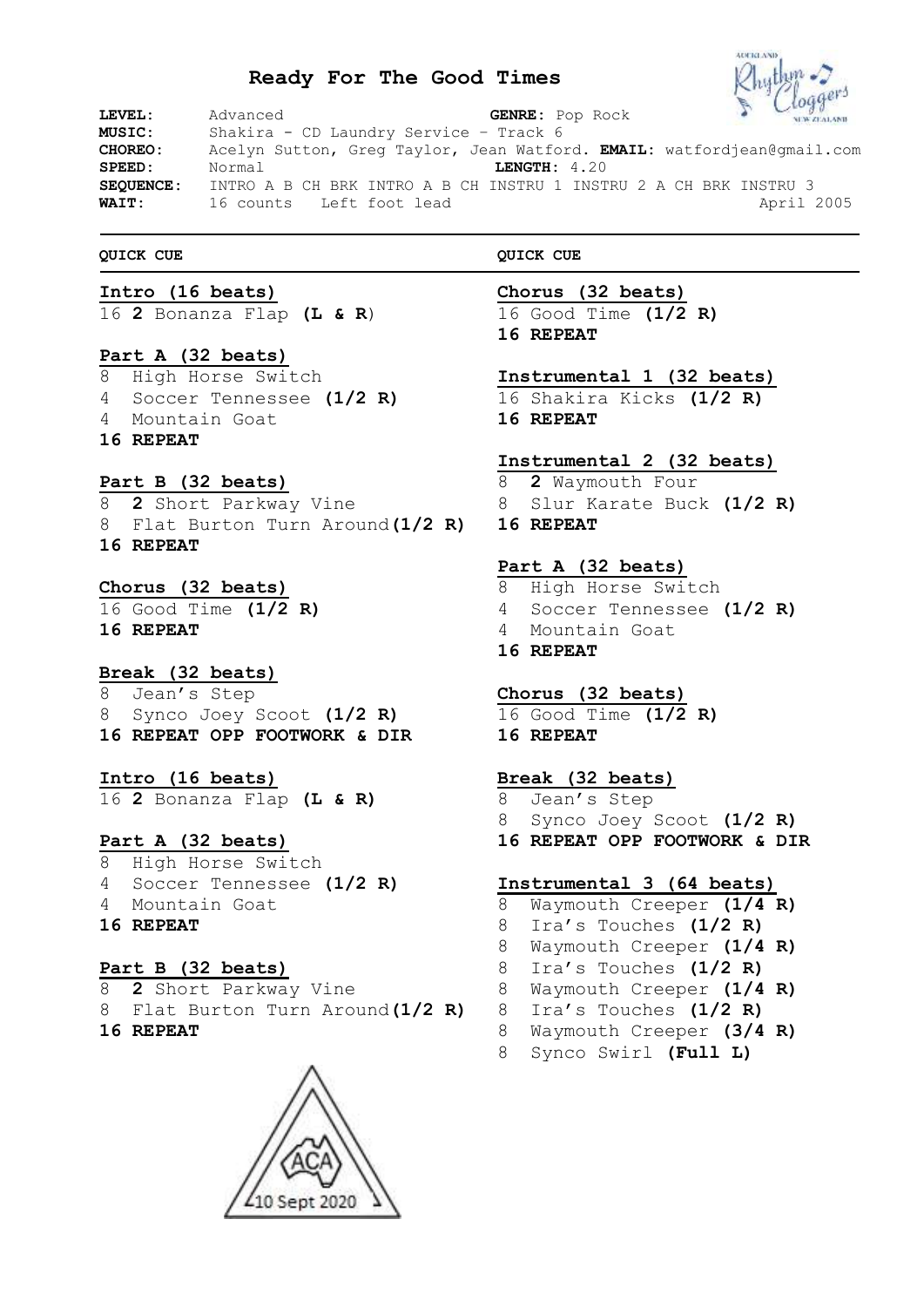Step Definitions - **READY FOR THE GOOD TIMES**

| <b>BONANZA FLAP:</b>                                                               |                   |                                       |                                |          |                             |                            |             |
|------------------------------------------------------------------------------------|-------------------|---------------------------------------|--------------------------------|----------|-----------------------------|----------------------------|-------------|
| DS DS (XIF) DT H DT H DS (XIB) R (OTS) S (XIF) DR/LIFT-H-FL (OTS) S                |                   |                                       |                                |          |                             |                            |             |
| L R                                                                                | L R L             | R L<br>R                              | L                              | L R      | R R                         | L                          |             |
| $\&1$ $&2$                                                                         | & 3 & 4 & 5       | $\delta$                              | 6                              | $\delta$ | 7 &                         | 8                          |             |
|                                                                                    |                   |                                       |                                |          |                             |                            |             |
| HIGH HORSE SWITCH:                                                                 |                   |                                       |                                |          |                             |                            |             |
|                                                                                    |                   |                                       |                                |          |                             |                            |             |
| DS DT (XIF) SL DT (X) SL BA (OTS) BA (XIF) HD/BA LIFT/SL DS DT HD/BA BA/HD SL/LIFT |                   |                                       |                                |          |                             |                            |             |
| L R                                                                                | L R               | L R                                   | $L/R$ $\alpha$<br>$\mathbb{L}$ |          | L /R L R                    | L/R                        | $L/R$ $L/R$ |
| &1 &                                                                               | $2\alpha$         | $3\alpha$                             | $\overline{4}$                 |          | 5 <sup>5</sup><br>& 6 &     | $7\overline{ }$<br>&       | 8           |
|                                                                                    |                   |                                       |                                |          |                             |                            |             |
| SOCCER TENNESSEE:                                                                  |                   |                                       |                                |          |                             |                            |             |
| DS DT(BK)(1/2 R) H DS TnDn                                                         |                   |                                       |                                |          |                             |                            |             |
| R L                                                                                | R L               | R                                     |                                |          |                             |                            |             |
| &1 &                                                                               |                   | $2 \times 3 e \times 4$               |                                |          |                             |                            |             |
|                                                                                    |                   |                                       |                                |          |                             |                            |             |
| <b>MOUNTAIN GOAT:</b>                                                              |                   |                                       |                                |          |                             |                            |             |
| DS BA(XIF) BA(OTS) BA(OTS) BA(XIF) BA(XIB) SL                                      |                   |                                       |                                |          |                             |                            |             |
| L R<br>$\mathbf{L}$                                                                | R                 | $\mathbb{L}$                          | R                              | R        |                             |                            |             |
| &1 &                                                                               | 2<br>ଙ            | 3                                     | $\delta$                       | 4        |                             |                            |             |
|                                                                                    |                   |                                       |                                |          |                             |                            |             |
| SHORT PARKWAY VINE:                                                                |                   |                                       |                                |          |                             |                            |             |
| DS TnDn(XIF) DS(OTS) SLR-S(XIB)                                                    |                   |                                       |                                |          |                             |                            |             |
| L R                                                                                | L                 | R<br>R                                |                                |          |                             |                            |             |
| $&1$ e $&3$                                                                        | &3                | 4<br>&                                |                                |          |                             |                            |             |
|                                                                                    |                   |                                       |                                |          |                             |                            |             |
| FLAT BURTON TURN AROUND:                                                           |                   |                                       |                                |          |                             |                            |             |
| DS TNUp(XIF) TNUp(X) [BA BA BA](1/2 R) S-DR/K SL DBL-BA H-BA H-BA                  |                   |                                       |                                |          |                             |                            |             |
| L R                                                                                | R                 | $R L R$                               |                                |          | LL/RL R R LL R R            |                            |             |
|                                                                                    |                   | $\begin{matrix}6 & 4 & 6\end{matrix}$ |                                |          |                             |                            |             |
| $&1$ e $&32$                                                                       | $e\&a3$           |                                       |                                | 5 & 6    | &a 7 e &                    | a 8                        |             |
|                                                                                    |                   |                                       |                                |          |                             |                            |             |
| GOOD TIME:                                                                         |                   |                                       |                                |          |                             |                            |             |
| DS(OTS) DS(XIF) DS(OTS) HOP T-BA DS(OTS) DS(XIF) DT-BO/HD HD/BO LIFT/SL (P)        |                   |                                       |                                |          |                             |                            |             |
| R<br>L                                                                             | L                 | L R R L                               |                                | R        | L/R<br>L                    | L/R<br>L/R                 |             |
| & 2<br>&1                                                                          | &3                | $\delta$                              | a 4 & 5                        | & 6      | $7\overline{ }$<br>$\delta$ | $\delta$<br>8 <sup>8</sup> | &           |
| TCH(OTS)(1/4 R) (P) LIFT (P) TCH(OTS)(1/4 R) (P) LIFT (P) S BR(F) H DT(XIF)        |                   |                                       |                                |          |                             |                            |             |
| $\mathbb L$                                                                        |                   | $\mathbb L$                           | L                              |          | L                           | L<br>R<br>L                | $\mathbb R$ |
| 9                                                                                  | $\&$ 10           | $\delta$<br>11                        |                                | $\delta$ | 12<br>$\delta$              | $13 \&$<br>$14 \&$         |             |
| FLA/S(XIF) S(XIB)/FLA FLA/S(XIF)                                                   |                   |                                       |                                |          |                             |                            |             |
| L /R                                                                               | $L / R$ $L / R$   |                                       |                                |          |                             |                            |             |
| 15<br>$\delta$                                                                     |                   | 16                                    |                                |          |                             |                            |             |
|                                                                                    |                   |                                       |                                |          |                             |                            |             |
| JEAN'S STEP:                                                                       |                   |                                       |                                |          |                             |                            |             |
| (P) S-SL R S-SL R H-FL TT (BK) H (WGT& TW T L) FL (TW T R) TT (BK) H (WGT& TW T R) |                   |                                       |                                |          |                             |                            |             |
|                                                                                    |                   |                                       |                                |          |                             |                            |             |
|                                                                                    | LL RLL RLL R      | <b>R</b>                              |                                | R        | L                           | L                          |             |
| &                                                                                  | 2 & 3 & 4 & 4 & 6 | 5 <sub>1</sub>                        | &                              | 6        | $\delta$                    | 7                          |             |
| FL(TW T L) TT(BK)                                                                  |                   |                                       |                                |          |                             |                            |             |
| L                                                                                  | R                 |                                       |                                |          |                             |                            |             |
| &                                                                                  | 8                 |                                       |                                |          |                             |                            |             |
|                                                                                    |                   |                                       |                                |          |                             |                            |             |
| SYNCO JOEY SCOOT:                                                                  |                   |                                       |                                |          |                             |                            |             |

|  |  |                          | $(P)$ S(OTS) $(P)$ $(P)$ $[BA(XIB)$ BA(OTS) S(OTS)](1/2 L) BA(XIB) BA(OTS) S(FWD) SC(FWD) |  |  |  |
|--|--|--------------------------|-------------------------------------------------------------------------------------------|--|--|--|
|  |  |                          | L R L R L R L L                                                                           |  |  |  |
|  |  |                          | & 1 & 2 & 3 & 4 & 5 &                                                                     |  |  |  |
|  |  | SC(FWD) DBL-BA T-BA H-BA |                                                                                           |  |  |  |
|  |  | L RRLLRR                 |                                                                                           |  |  |  |
|  |  | 6 & a 7 e & a 8          |                                                                                           |  |  |  |